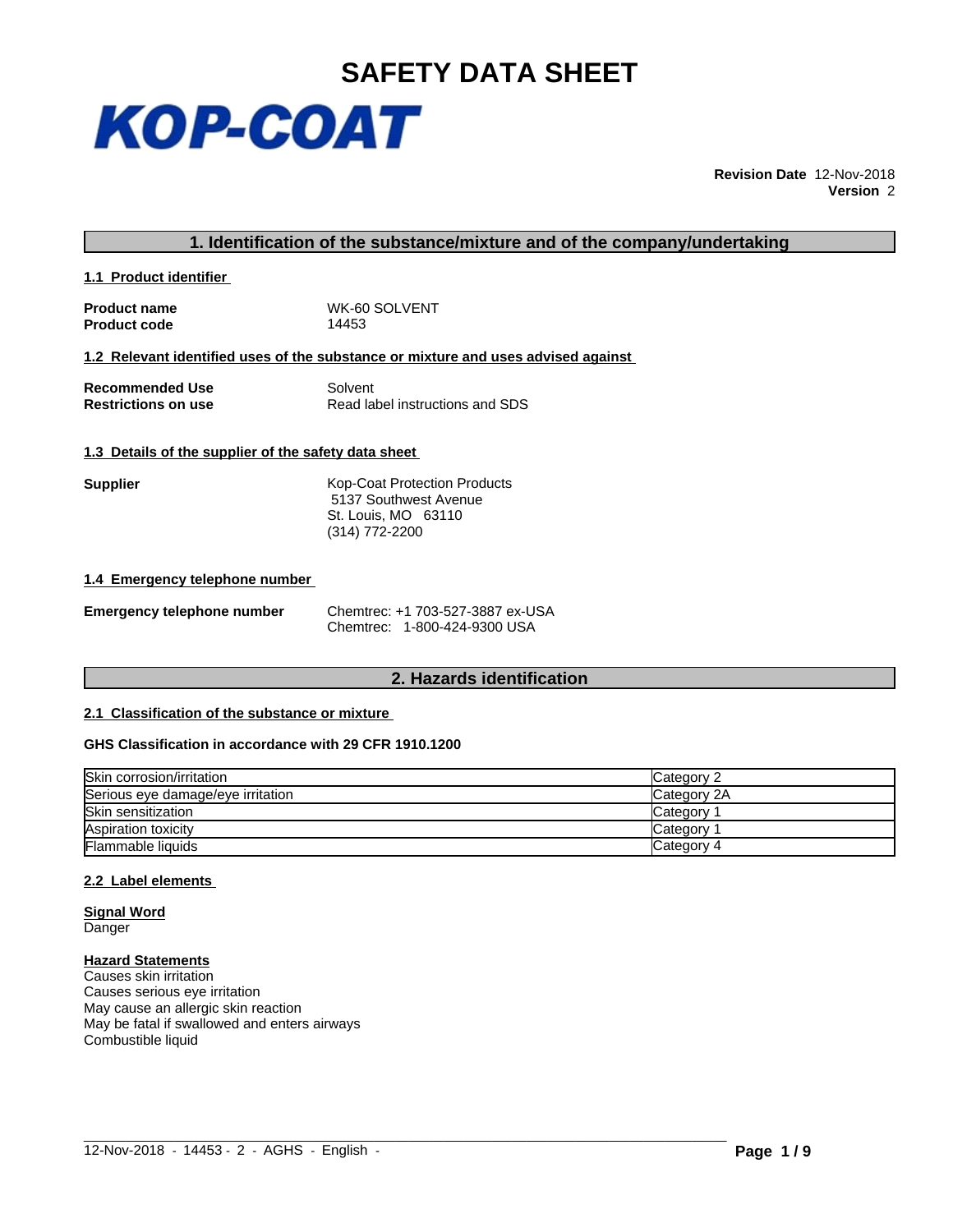

# **Precautionary Statements - Prevention**

Wash face, hands and any exposed skin thoroughly after handling Avoid breathing dust/fume/gas/mist/vapors/spray Contaminated work clothing should not be allowed out of the workplace Keep away from flames and hot surfaces. - No smoking Wear protective gloves/clothing and eye/face protection

IF IN EYES: Rinse cautiously with water for several minutes. Remove contact lenses, if present and easy to do. Continue rinsing If eye irritation persists: Get medical advice/attention IF ON SKIN: Wash with plenty of water and soap Take off contaminated clothing and wash it before reuse If skin irritation or rash occurs: Get medical advice/attention IF SWALLOWED: Immediately call a POISON CENTER or doctor Do NOT induce vomiting

In case of fire: Use CO2, dry chemical, or foam to extinguish

# **Precautionary Statements - Storage**

Store locked up Store in a well-ventilated place. Keep cool

#### **Precautionary Statements - Disposal**

Dispose of contents/container to an approved waste disposal plant

#### **2.3. Other Hazards Hazards not otherwise classified (HNOC)** Not Applicable

**2.4 Other information** 

Not Applicable

**Unknown Acute Toxicity**  $\lt$  1% of the mixture consists of ingredient(s) of unknown toxicity

# **3. Composition/Information on Ingredients**

**Substance**  Not applicable **Mixture**

| <b>Chemical Name</b>     | CAS No.        | Weight-%  |
|--------------------------|----------------|-----------|
| High Boiling ketones     | Proprietary    | 70 - 80   |
| Methyl amyl ketone       | $110 - 43 - 0$ | $10 - 20$ |
| 2,6-Dimethylheptan-4-one | 108-83-8       | $5 - 10$  |
| <b>ACETONE</b>           | 67-64-1        | - 5       |
| methyl heptyl ketone     | 58654-67-4     | - 5       |

The exact percentage (concentration) of composition has been withheld as a trade secret.

# **4. First aid measures**

 $\_$  ,  $\_$  ,  $\_$  ,  $\_$  ,  $\_$  ,  $\_$  ,  $\_$  ,  $\_$  ,  $\_$  ,  $\_$  ,  $\_$  ,  $\_$  ,  $\_$  ,  $\_$  ,  $\_$  ,  $\_$  ,  $\_$  ,  $\_$  ,  $\_$  ,  $\_$  ,  $\_$  ,  $\_$  ,  $\_$  ,  $\_$  ,  $\_$  ,  $\_$  ,  $\_$  ,  $\_$  ,  $\_$  ,  $\_$  ,  $\_$  ,  $\_$  ,  $\_$  ,  $\_$  ,  $\_$  ,  $\_$  ,  $\_$  ,

## **4.1 Description of first-aid measures**

**General advice** For further assistance, contact your local Poison Control Center.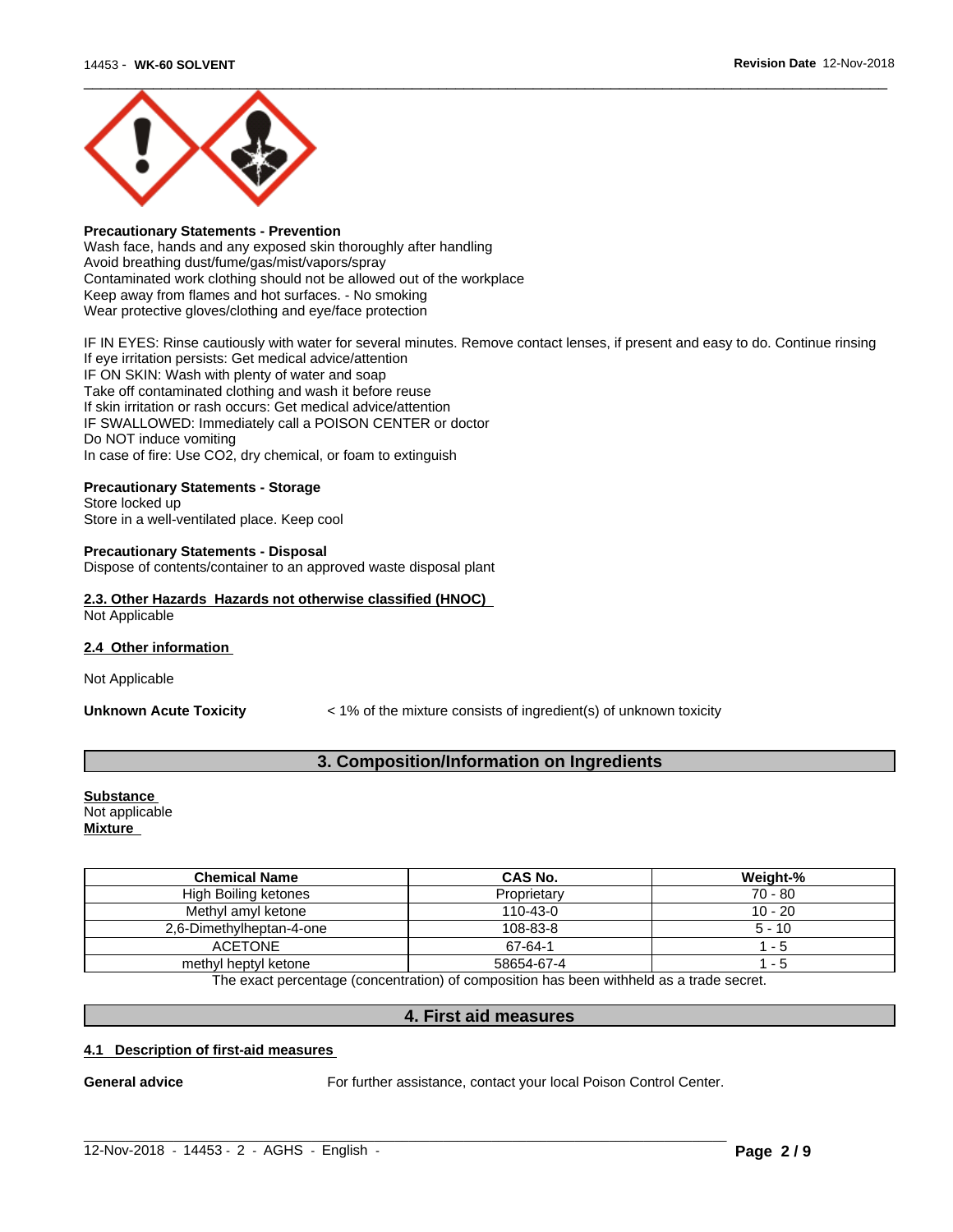|                     | 5. Fire-Fighting Measures                                                                                                                                                                                                                                                                  |
|---------------------|--------------------------------------------------------------------------------------------------------------------------------------------------------------------------------------------------------------------------------------------------------------------------------------------|
| Notes to physician  | There is no specific antidote for effects from overexposure to this material. Treat<br>symptomatically.                                                                                                                                                                                    |
|                     | 4.3 Indication of any immediate medical attention and special treatment needed                                                                                                                                                                                                             |
| <b>Symptoms</b>     | See Section 2.2, Label Elements and/or Section 11, Toxicological effects.                                                                                                                                                                                                                  |
|                     | 4.2 Most important symptoms and effects, both acute and delayed                                                                                                                                                                                                                            |
| Ingestion           | Rinse mouth. Do NOT induce vomiting. If a person vomits when lying on his back, place<br>him in the recovery position. Call a physician or poison control center immediately.                                                                                                              |
| <b>Inhalation</b>   | Move victim to fresh air. If not breathing, give artificial respiration. If breathing is difficult,<br>give oxygen. Call a poison control center or doctor for treatment advice.                                                                                                           |
| <b>Skin contact</b> | Wash off immediately with plenty of water for at least 15 minutes. Remove contaminated<br>clothing and shoes. Wash contaminated clothing before reuse. Call a poison control center<br>or doctor for treatment advice.                                                                     |
| Eye contact         | Immediately flush with plenty of water. After initial flushing, remove any contact lenses and<br>continue flushing for at least 15 minutes. Tilt the head to prevent chemical from transferring<br>to the uncontaminated eye. Call a poison control center or doctor for treatment advice. |

#### **5.1 Extinguishing media**

#### **Suitable extinguishing media**

Foam. Carbon dioxide (CO 2). Dry chemical. Water spray or fog. Water may be used to cool and prevent the rupture of containers that are exposed to the heat from a fire.

**Unsuitable Extinguishing Media** Water may be unsuitable for extinguishing fires.

#### **5.2 Special hazards arising from the substance or mixture**

#### **Special Hazard**

Most vapors are heavier than air. They will spread along ground and collect in low or confined areas (sewers, basements, tanks). Vapors may travel to areas away from work site before igniting/flashing back to vapor source. Thermal decomposition can lead to release of irritating gases and vapors.

**Hazardous Combustion Products** Possible formation of carbon oxides, nitrogen oxides, and hazardous organic compounds.

**Explosion Data**

**Sensitivity to Mechanical Impact** Not sensitive. **Sensitivity to Static Discharge** Yes.

#### **5.3 Advice for firefighters**

Evacuate personnel to safe areas. Move non-burning material, as feasible, to a safe location as soon as possible. As in any fire, wear self-contained breathing apparatus pressure-demand, MSHA/NIOSH (approved or equivalent) and full protective gear. Cool containers with flooding quantities of water until well after fire is out. Thoroughly decontaminate all protective equipment after use. DO NOT extinguish a fire resulting from the flow of flammable liquid until the flow of the liquid is effectively shut off. This precaution will help prevent the accumulation of an explosive vapor-air mixture after the initial fire is extinguished.

# **6. Accidental Release Measures**

## **6.1 Personal precautions, protective equipment and emergency procedures**

Avoid contact with skin, eyes and clothing. Ensure adequate ventilation. ELIMINATE all ignition sources (no smoking, flares, sparks or flames in immediate area). Stop leak if you can do it without risk. Refer to protective measures listed in sections 7 and 8. Avoid exceeding of the given occupational exposure limits (see section 8). Personal protection needs must be evaluated based on information provided on this sheet and the special circumstances created by the spill including; the material spilled, the quantity of the spill, the area in which the spill occurred, and the training and the expertise of employees in the area responding to the spill.

 $\_$  ,  $\_$  ,  $\_$  ,  $\_$  ,  $\_$  ,  $\_$  ,  $\_$  ,  $\_$  ,  $\_$  ,  $\_$  ,  $\_$  ,  $\_$  ,  $\_$  ,  $\_$  ,  $\_$  ,  $\_$  ,  $\_$  ,  $\_$  ,  $\_$  ,  $\_$  ,  $\_$  ,  $\_$  ,  $\_$  ,  $\_$  ,  $\_$  ,  $\_$  ,  $\_$  ,  $\_$  ,  $\_$  ,  $\_$  ,  $\_$  ,  $\_$  ,  $\_$  ,  $\_$  ,  $\_$  ,  $\_$  ,  $\_$  ,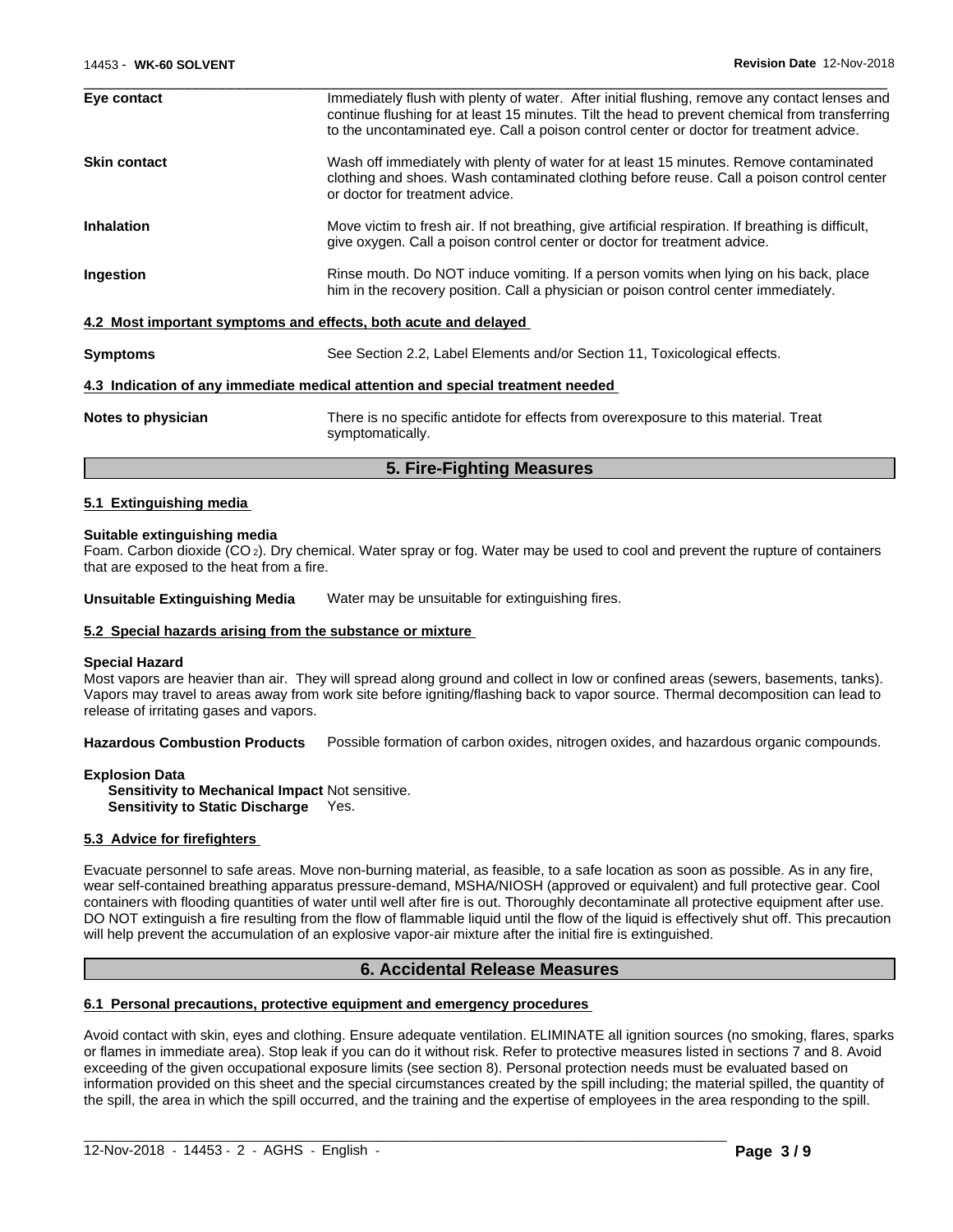#### **6.2 Environmental precautions**

Prevent product from entering drains. Prevent entry into waterways, sewers, basements or confined areas.

# **6.3 Methods and materials for containment and cleaning up**

| <b>Methods for Containment</b> | Dike far ahead of liquid spill for later disposal. Absorb with earth, sand or other<br>non-combustible material and transfer to containers for later disposal. Prevent further<br>leakage or spillage if safe to do so.                                                                           |
|--------------------------------|---------------------------------------------------------------------------------------------------------------------------------------------------------------------------------------------------------------------------------------------------------------------------------------------------|
| Methods for cleaning up        | Use a non-combustible material like vermiculite, sand or earth to soak up the product and<br>place into a container for later disposal. Ground and bond containers when transferring<br>material. Take precautionary measures against static discharges. Use non-sparking tools<br>and equipment. |

 $\overline{\phantom{a}}$  ,  $\overline{\phantom{a}}$  ,  $\overline{\phantom{a}}$  ,  $\overline{\phantom{a}}$  ,  $\overline{\phantom{a}}$  ,  $\overline{\phantom{a}}$  ,  $\overline{\phantom{a}}$  ,  $\overline{\phantom{a}}$  ,  $\overline{\phantom{a}}$  ,  $\overline{\phantom{a}}$  ,  $\overline{\phantom{a}}$  ,  $\overline{\phantom{a}}$  ,  $\overline{\phantom{a}}$  ,  $\overline{\phantom{a}}$  ,  $\overline{\phantom{a}}$  ,  $\overline{\phantom{a}}$ 

### **7. Handling and storage**

# **7.1 Precautions for safe handling**

| Advice on safe handling   | Ensure adequate ventilation. Ground and bond containers when transferring material.<br>Empty containers may retain product residue or vapor. Do not pressurize, cut, weld, braze,<br>solder, drill, grind, or expose container to heat, flame, sparks, static electricity, or other<br>sources of ignition. No smoking. |
|---------------------------|-------------------------------------------------------------------------------------------------------------------------------------------------------------------------------------------------------------------------------------------------------------------------------------------------------------------------|
| <b>Hygiene measures</b>   | Remove and wash contaminated clothing before re-use. Do not eat, drink or smoke when<br>using this product. Wash hands before breaks and immediately after handling the product.                                                                                                                                        |
|                           | 7.2 Conditions for safe storage, including any incompatibilities                                                                                                                                                                                                                                                        |
| <b>Storage Conditions</b> | Keep container tightly closed in a dry and well-ventilated place. Keep in properly labeled<br>containers. Keep away from food, drink and animal feedingstuffs. Store in accordance with<br>local regulations.                                                                                                           |
| <b>Materials to Avoid</b> | No materials to be especially mentioned.                                                                                                                                                                                                                                                                                |
|                           |                                                                                                                                                                                                                                                                                                                         |

# **8. Exposure controls/personal protection**

#### **8.1 Exposure Guidelines**

| <b>Chemical Name</b>  | <b>ACGIH TLV</b> | <b>OSHA PEL</b>               | <b>British Columbia</b> | Alberta                     | Quebec                                                    | <b>Ontario TWAEV</b> |
|-----------------------|------------------|-------------------------------|-------------------------|-----------------------------|-----------------------------------------------------------|----------------------|
| Methyl amyl ketone    | TWA: 50 ppm      | TWA: 100 ppm                  | TWA: 50 ppm             | TWA: 50 ppm                 | TWA: 50 ppm                                               | TWA: 25 ppm          |
| 110-43-0              |                  | TWA: $465 \text{ mg/m}^3$     |                         | TWA: 233 mg/m <sup>3</sup>  | TWA: 233 mg/m <sup>3</sup>                                | TWA: 115 mg/m $3$    |
| 2.6-Dimethylheptan-4- | TWA: 25 ppm      | TWA: 50 ppm                   | TWA: 25 ppm             | TWA: 25 ppm                 | TWA: 25 ppm                                               | TWA: 25 ppm          |
| one                   |                  | TWA: 290 mg/m $3$             |                         | TWA: $145 \text{ mg/m}^3$   | TWA: $145 \text{ mg/m}^3$                                 |                      |
| 108-83-8              |                  |                               |                         |                             |                                                           |                      |
| <b>ACETONE</b>        | STEL: 750 ppm    | TWA: 1000 ppm                 | TWA: 250 ppm            | TWA: 500 ppm                | TWA: 500 ppm                                              | TWA: 500 ppm         |
| 67-64-1               | TWA: 500 ppm     | TWA: $2400$ mg/m <sup>3</sup> | STEL: 500 ppm           | TWA: 1200 mg/m <sup>3</sup> | TWA: 1190 mg/m <sup>3</sup>                               | STEL: 750 ppm        |
|                       |                  |                               |                         | STEL: 750 ppm               | STEL: 1000 ppm                                            |                      |
|                       |                  |                               |                         |                             | STEL: 1800 mg/m <sup>3</sup> STEL: 2380 mg/m <sup>3</sup> |                      |

#### **8.2 Appropriate engineering controls**

**Engineering Measures** Ensure adequate ventilation, especially in confined areas. Where reasonably practicable this should be achieved by the use of local exhaust ventilation and good general extraction. Use adequate ventilation to maintain airborne concentrations at levels below permissible or recommended occupational exposure limits.

#### **8.3 Individual protection measures, such as personal protective equipment**

.

**Eye/Face Protection** Safety glasses with side-shields. If splashes are likely to occur, wear:. Tightly fitting safety goggles.

 $\_$  ,  $\_$  ,  $\_$  ,  $\_$  ,  $\_$  ,  $\_$  ,  $\_$  ,  $\_$  ,  $\_$  ,  $\_$  ,  $\_$  ,  $\_$  ,  $\_$  ,  $\_$  ,  $\_$  ,  $\_$  ,  $\_$  ,  $\_$  ,  $\_$  ,  $\_$  ,  $\_$  ,  $\_$  ,  $\_$  ,  $\_$  ,  $\_$  ,  $\_$  ,  $\_$  ,  $\_$  ,  $\_$  ,  $\_$  ,  $\_$  ,  $\_$  ,  $\_$  ,  $\_$  ,  $\_$  ,  $\_$  ,  $\_$  ,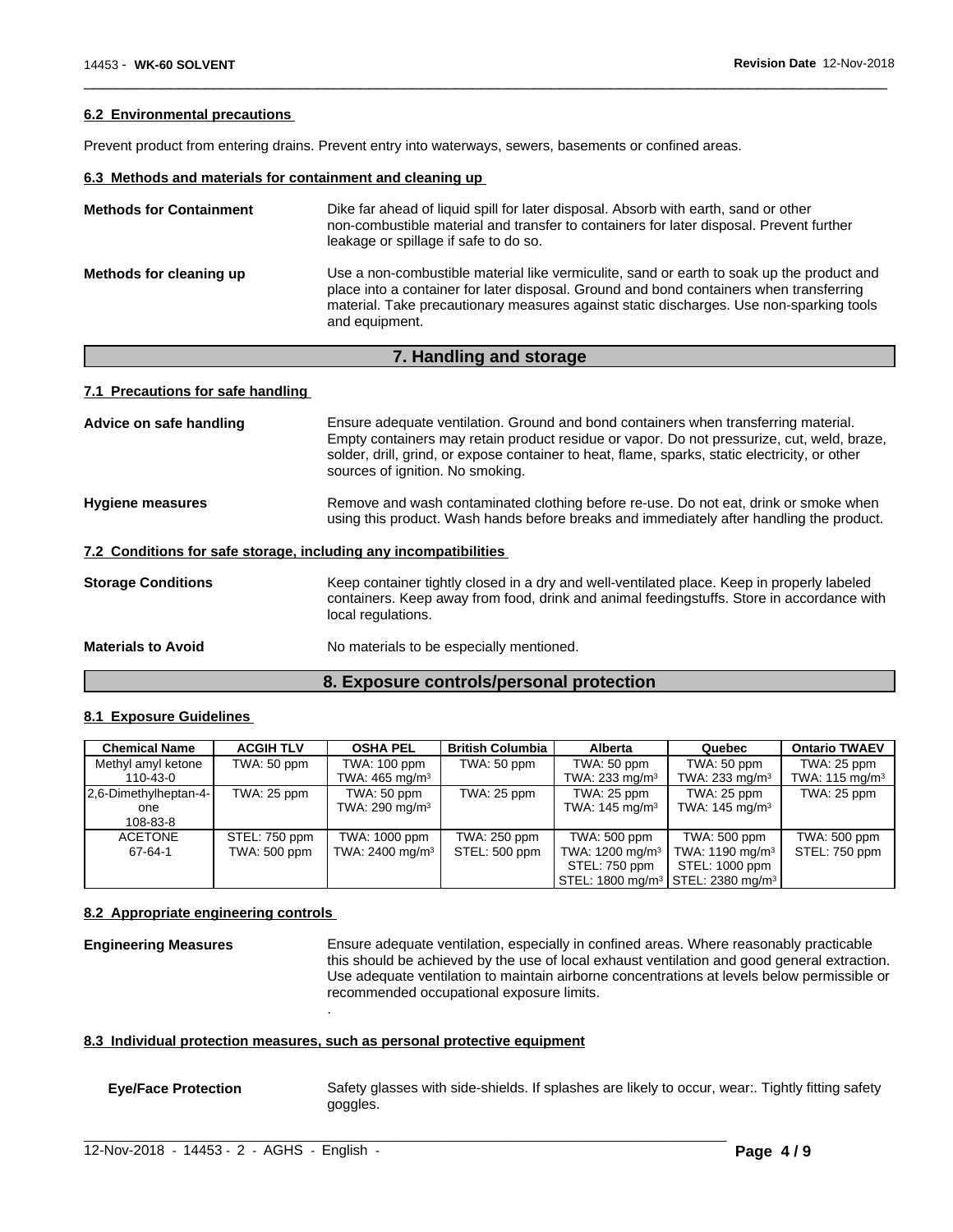| Skin and body protection      | Solvent-resistant gloves. Nitrile rubber. Neoprene gloves. Impervious butyl rubber gloves.<br>Please observe the instructions regarding permeability and breakthrough time which are<br>provided by the supplier of the gloves. Also take into consideration the specific local<br>conditions under which the product is used, such as the danger of cuts, abrasion. Wear<br>suitable protective clothing. Remove and wash contaminated clothing before re-use. |
|-------------------------------|-----------------------------------------------------------------------------------------------------------------------------------------------------------------------------------------------------------------------------------------------------------------------------------------------------------------------------------------------------------------------------------------------------------------------------------------------------------------|
| <b>Respiratory protection</b> | If exposure limits are exceeded or irritation is experienced, NIOSH/MSHA approved<br>respiratory protection should be worn. Respiratory protection must be provided in<br>accordance with current local regulations.                                                                                                                                                                                                                                            |
| <b>Hygiene measures</b>       | See section 7 for more information                                                                                                                                                                                                                                                                                                                                                                                                                              |

 $\overline{\phantom{a}}$  ,  $\overline{\phantom{a}}$  ,  $\overline{\phantom{a}}$  ,  $\overline{\phantom{a}}$  ,  $\overline{\phantom{a}}$  ,  $\overline{\phantom{a}}$  ,  $\overline{\phantom{a}}$  ,  $\overline{\phantom{a}}$  ,  $\overline{\phantom{a}}$  ,  $\overline{\phantom{a}}$  ,  $\overline{\phantom{a}}$  ,  $\overline{\phantom{a}}$  ,  $\overline{\phantom{a}}$  ,  $\overline{\phantom{a}}$  ,  $\overline{\phantom{a}}$  ,  $\overline{\phantom{a}}$ 

# **9. Physical and chemical properties**

# **9.1 Information on basic physical and chemical properties**

| <b>Physical state</b>                       | Liquid                   |                          |                          |
|---------------------------------------------|--------------------------|--------------------------|--------------------------|
| Appearance                                  | No information available | Color                    | Yellow                   |
| Odor                                        | Ketones                  | <b>Odor Threshold</b>    | No information available |
|                                             |                          |                          |                          |
| <b>Property</b>                             | Values                   | Remarks • Methods        |                          |
| рH                                          | Not applicable           | Not Applicable           |                          |
| <b>Melting/freezing point</b>               |                          | No information available |                          |
| Boiling point/boiling range                 |                          | No information available |                          |
| <b>Flash Point</b>                          | 64 °C / 147 °F           |                          |                          |
| <b>Evaporation rate</b>                     |                          | No information available |                          |
| Flammability (solid, gas)                   |                          | No information available |                          |
| <b>Flammability Limits in Air</b>           |                          |                          |                          |
| upper flammability limit                    |                          | No information available |                          |
| lower flammability limit                    |                          | No information available |                          |
| Vapor pressure                              |                          | No information available |                          |
| <b>Vapor density</b>                        |                          | No information available |                          |
| <b>Specific Gravity</b>                     |                          | No information available |                          |
| <b>Water solubility</b>                     |                          | No information available |                          |
| Solubility in other solvents                |                          | No information available |                          |
| <b>Partition coefficient</b>                |                          | No information available |                          |
| <b>Autoignition temperature</b>             |                          | No information available |                          |
| <b>Decomposition temperature</b>            |                          | No information available |                          |
| <b>Viscosity, kinematic</b>                 | $< 20$ mm $2/s$          |                          |                          |
| Viscosity, dynamic                          |                          | No information available |                          |
| <b>Explosive properties</b>                 |                          | No information available |                          |
| <b>Oxidizing Properties</b>                 |                          | No information available |                          |
| 9.2 Other information                       |                          |                          |                          |
| Volatile organic compounds (VOC)<br>content | No information available |                          |                          |
| <b>Density</b>                              | 7.17 lb/gal              |                          |                          |

# **10. Stability and Reactivity**

 $\_$  ,  $\_$  ,  $\_$  ,  $\_$  ,  $\_$  ,  $\_$  ,  $\_$  ,  $\_$  ,  $\_$  ,  $\_$  ,  $\_$  ,  $\_$  ,  $\_$  ,  $\_$  ,  $\_$  ,  $\_$  ,  $\_$  ,  $\_$  ,  $\_$  ,  $\_$  ,  $\_$  ,  $\_$  ,  $\_$  ,  $\_$  ,  $\_$  ,  $\_$  ,  $\_$  ,  $\_$  ,  $\_$  ,  $\_$  ,  $\_$  ,  $\_$  ,  $\_$  ,  $\_$  ,  $\_$  ,  $\_$  ,  $\_$  ,

# **10.1 Reactivity**

No dangerous reaction known under conditions of normal use

# **10.2 Chemical stability**

Stable under recommended storage conditions

# **10.3 Possibility of hazardous reactions**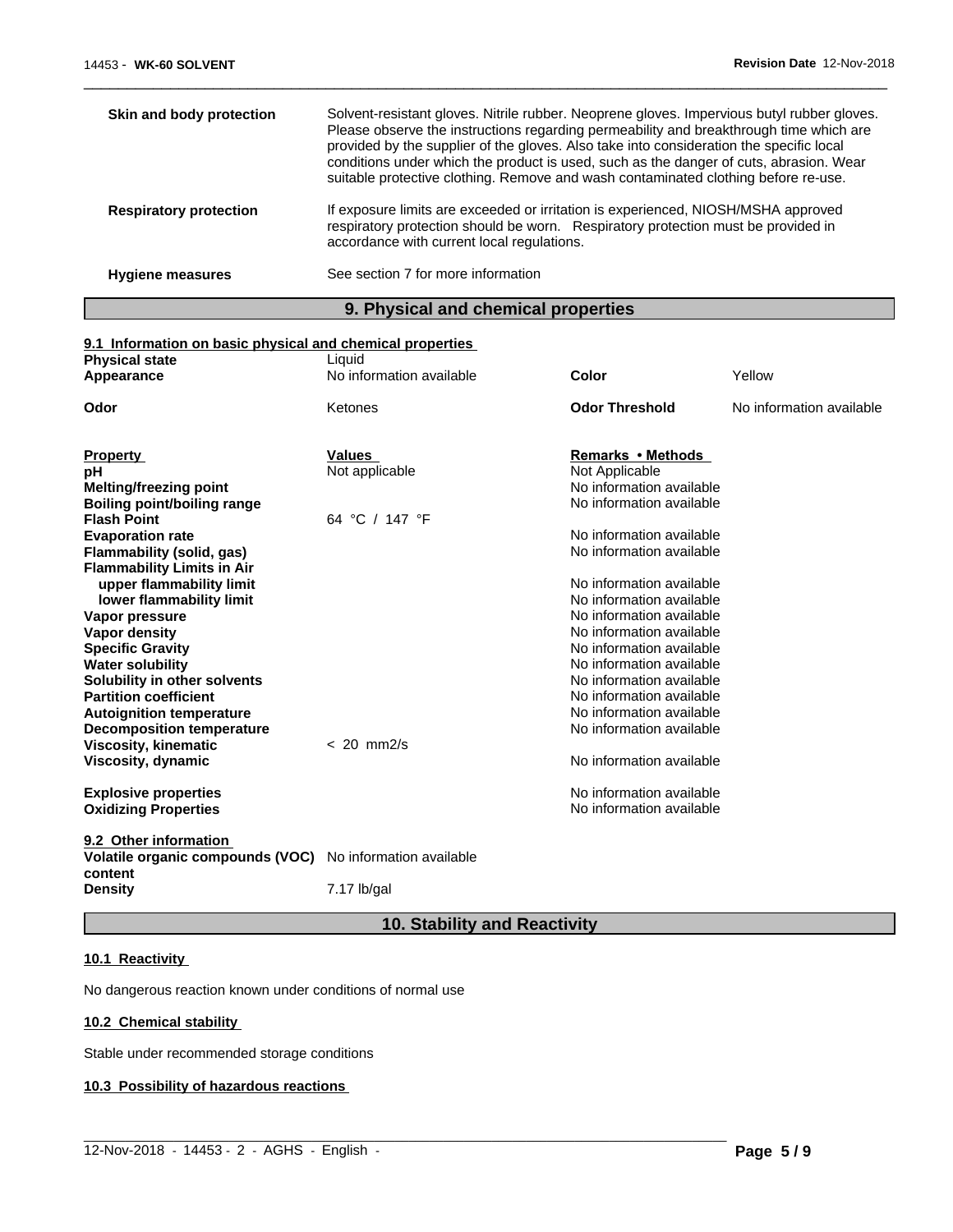None under normal processing.

#### **10.4 Conditions to Avoid**

Keep away from heat, sparks and flames.

#### **10.5 Incompatible Materials**

No materials to be especially mentioned.

#### **10.6 Hazardous Decomposition Products**

None under normal use conditions. Thermal decomposition can lead to release of irritating gases and vapors.

# **11. Toxicological information**

 $\overline{\phantom{a}}$  ,  $\overline{\phantom{a}}$  ,  $\overline{\phantom{a}}$  ,  $\overline{\phantom{a}}$  ,  $\overline{\phantom{a}}$  ,  $\overline{\phantom{a}}$  ,  $\overline{\phantom{a}}$  ,  $\overline{\phantom{a}}$  ,  $\overline{\phantom{a}}$  ,  $\overline{\phantom{a}}$  ,  $\overline{\phantom{a}}$  ,  $\overline{\phantom{a}}$  ,  $\overline{\phantom{a}}$  ,  $\overline{\phantom{a}}$  ,  $\overline{\phantom{a}}$  ,  $\overline{\phantom{a}}$ 

#### **11.1 Acute toxicity**

#### **Numerical measures of toxicity: Product Information**

#### **The following values are calculated based on chapter 3.1 of the GHS document**

| Unknown Acute Toxicity | < 1% of the mixture consists of ingredient(s) of unknown toxicity |
|------------------------|-------------------------------------------------------------------|
| Oral LD50              | 2,906.00 mg/kg                                                    |
| <b>Dermal LD50</b>     | 27,614.00 mg/kg                                                   |
| Gas                    | 46,667.00 mg/l                                                    |
| LC50 (Dust/Mist)       | 10.00 mg/l                                                        |
| LC50 (Vapor)           | 73.00 mg/l                                                        |
|                        |                                                                   |

#### **Numerical measures of toxicity: Component Information**

| <b>Chemical Name</b>                 | LD50 Oral        | <b>LD50 Dermal</b>      | <b>LC50 Inhalation</b>                |
|--------------------------------------|------------------|-------------------------|---------------------------------------|
| Methyl amyl ketone<br>110-43-0       | 1600 mg/kg (Rat) | $= 12.6$ mL/kg (Rabbit) | $>$ 2000 ppm (Rat) 4 h                |
| 2,6-Dimethylheptan-4-one<br>108-83-8 |                  |                         | > 2300 ppm (Rat) 4 h                  |
| <b>ACETONE</b><br>67-64-1            |                  |                         | $= 50100$ mg/m <sup>3</sup> (Rat) 8 h |
| methyl heptyl ketone<br>58654-67-4   |                  |                         | > 1051 ppm, 6-hr (rat)                |

 $\_$  ,  $\_$  ,  $\_$  ,  $\_$  ,  $\_$  ,  $\_$  ,  $\_$  ,  $\_$  ,  $\_$  ,  $\_$  ,  $\_$  ,  $\_$  ,  $\_$  ,  $\_$  ,  $\_$  ,  $\_$  ,  $\_$  ,  $\_$  ,  $\_$  ,  $\_$  ,  $\_$  ,  $\_$  ,  $\_$  ,  $\_$  ,  $\_$  ,  $\_$  ,  $\_$  ,  $\_$  ,  $\_$  ,  $\_$  ,  $\_$  ,  $\_$  ,  $\_$  ,  $\_$  ,  $\_$  ,  $\_$  ,  $\_$  ,

## **11.2 Information on toxicologicaleffects**

# **Skin corrosion/irritation**

Product Information • No information available Component Information

• No information available

#### **Serious eye damage/eye irritation**

Product Information • No information available

Component Information

• No information available

## **Respiratory or skin sensitization**

Product Information • No information available Component Information • No information available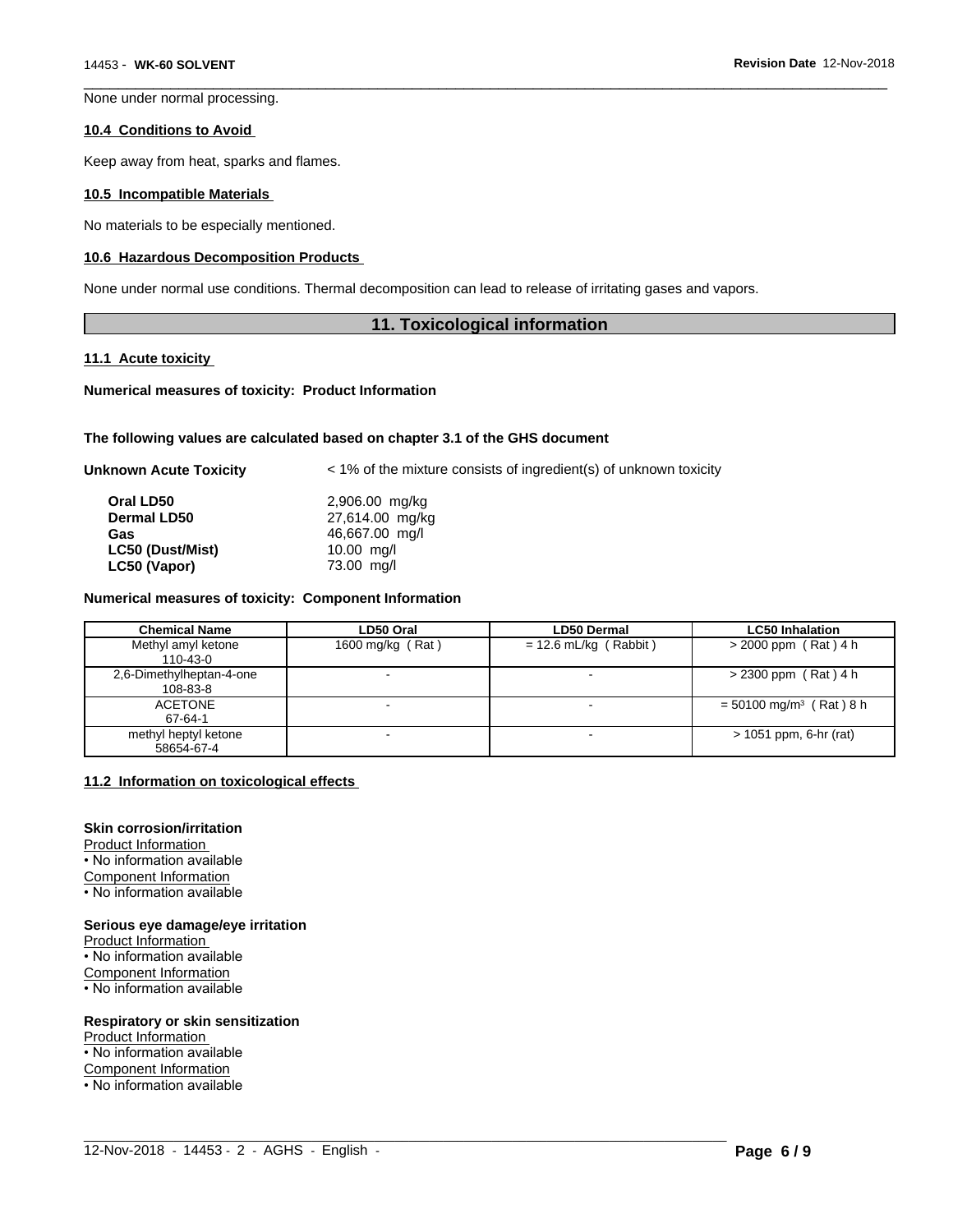#### **Germ cell mutagenicity** Product Information

• No information available Component Information • No information available

## **Carcinogenicity**

Product Information • No information available Component Information • No information available

# **Reproductive toxicity**

Product Information • No information available Component Information • No information available

# **STOT - single exposure**

No information available

# **STOT - repeated exposure**

• No information available

# **Other adverse effects**

Product Information • No information available Component Information • No information available

# **Aspiration hazard**

Product Information • Risk of serious damage to the lungs (by aspiration) Component Information

• No information available

# **12. Ecological information**

 $\overline{\phantom{a}}$  ,  $\overline{\phantom{a}}$  ,  $\overline{\phantom{a}}$  ,  $\overline{\phantom{a}}$  ,  $\overline{\phantom{a}}$  ,  $\overline{\phantom{a}}$  ,  $\overline{\phantom{a}}$  ,  $\overline{\phantom{a}}$  ,  $\overline{\phantom{a}}$  ,  $\overline{\phantom{a}}$  ,  $\overline{\phantom{a}}$  ,  $\overline{\phantom{a}}$  ,  $\overline{\phantom{a}}$  ,  $\overline{\phantom{a}}$  ,  $\overline{\phantom{a}}$  ,  $\overline{\phantom{a}}$ 

# **12.1 Toxicity**

**Ecotoxicity No information available** 

77.7 % of the mixture consists of components(s) of unknown hazards to the aquatic environment

## **Ecotoxicity effects**

| <b>Chemical Name</b><br><b>Toxicity to algae</b> |                          | <b>Toxicity to fish</b>        | Toxicity to daphnia and other<br>aquatic invertebrates |                                                                   |
|--------------------------------------------------|--------------------------|--------------------------------|--------------------------------------------------------|-------------------------------------------------------------------|
|                                                  | Methyl amyl ketone       |                                | LC50: 96 h Pimephales promelas                         |                                                                   |
|                                                  | 110-43-0                 |                                | 126 - 137 mg/L flow-through                            |                                                                   |
|                                                  | 2,6-Dimethylheptan-4-one | EC50: 96 h Pseudokirchneriella | LC50: 96 h Oncorhynchus mykiss                         |                                                                   |
|                                                  | 108-83-8                 | subcapitata 100 mg/L           | 140 mg/L semi-static                                   |                                                                   |
|                                                  | <b>ACETONE</b>           |                                |                                                        | LC50: 96 h Oncorhynchus mykiss   EC50: 48 h Daphnia magna 10294 - |
|                                                  | 67-64-1                  |                                | 4.74 - 6.33 mL/L LC50: 96 h                            | 17704 mg/L Static EC50: 48 h                                      |
|                                                  |                          |                                | Pimephales promelas 6210 - 8120                        | Daphnia magna 12600 - 12700                                       |
|                                                  |                          |                                | mg/L static LC50: 96 h Lepomis                         | mg/L                                                              |
|                                                  |                          |                                | macrochirus 8300 mg/L                                  |                                                                   |

 $\_$  ,  $\_$  ,  $\_$  ,  $\_$  ,  $\_$  ,  $\_$  ,  $\_$  ,  $\_$  ,  $\_$  ,  $\_$  ,  $\_$  ,  $\_$  ,  $\_$  ,  $\_$  ,  $\_$  ,  $\_$  ,  $\_$  ,  $\_$  ,  $\_$  ,  $\_$  ,  $\_$  ,  $\_$  ,  $\_$  ,  $\_$  ,  $\_$  ,  $\_$  ,  $\_$  ,  $\_$  ,  $\_$  ,  $\_$  ,  $\_$  ,  $\_$  ,  $\_$  ,  $\_$  ,  $\_$  ,  $\_$  ,  $\_$  ,

# **12.2 Persistence and degradability**

No information available.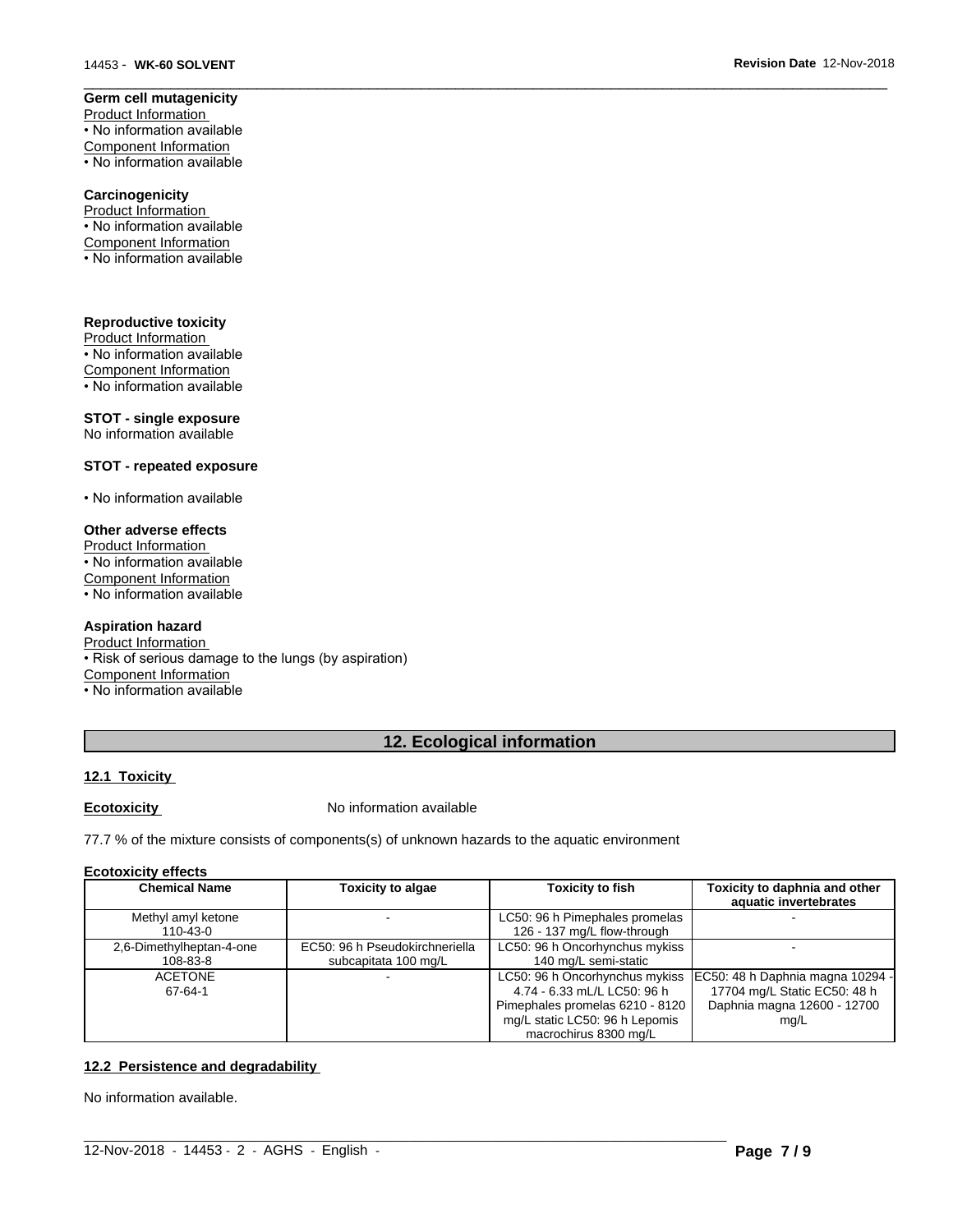### **12.3 Bioaccumulative potential**

| <b>Chemical Name</b>            | log Pow |
|---------------------------------|---------|
| Methyl amyl ketone<br>110-43-0  | 1.98    |
| <b>ACETONE</b><br>$67 - 64 - 1$ | $-0.24$ |

 $\overline{\phantom{a}}$  ,  $\overline{\phantom{a}}$  ,  $\overline{\phantom{a}}$  ,  $\overline{\phantom{a}}$  ,  $\overline{\phantom{a}}$  ,  $\overline{\phantom{a}}$  ,  $\overline{\phantom{a}}$  ,  $\overline{\phantom{a}}$  ,  $\overline{\phantom{a}}$  ,  $\overline{\phantom{a}}$  ,  $\overline{\phantom{a}}$  ,  $\overline{\phantom{a}}$  ,  $\overline{\phantom{a}}$  ,  $\overline{\phantom{a}}$  ,  $\overline{\phantom{a}}$  ,  $\overline{\phantom{a}}$ 

#### **12.4 Mobility in soil**

No information available.

# **12.5 Other adverse effects**

No information available

# **13. Disposal Considerations**

#### **13.1 Waste treatment methods**

Disposal should be in accordance with applicable regional, national and local laws and regulations.

# **14. Transport Information**

| <u>DOT</u><br>Proper shipping name | NA1993, Combustible liquid, n.o.s. (high boiling ketones), 3, III (containers > 119 gallons) |
|------------------------------------|----------------------------------------------------------------------------------------------|
| <b>MEX</b>                         | no data available                                                                            |
| <b>IMDG</b>                        | Not regulated                                                                                |
| <b>IATA</b>                        | Not regulated                                                                                |

# **15. Regulatory information**

| 15.1 International Inventories |
|--------------------------------|
|                                |

| Complies |
|----------|
| -        |
| -        |
| -        |
| -        |
| -        |
| -        |
| -        |
| -        |
|          |

 **TSCA** - United States Toxic Substances Control Act Section 8(b) Inventory

 **DSL** - Canadian Domestic Substances List

 **EINECS/ELINCS** - European Inventory of Existing Chemical Substances/European List of Notified Chemical Substances

 $\_$  ,  $\_$  ,  $\_$  ,  $\_$  ,  $\_$  ,  $\_$  ,  $\_$  ,  $\_$  ,  $\_$  ,  $\_$  ,  $\_$  ,  $\_$  ,  $\_$  ,  $\_$  ,  $\_$  ,  $\_$  ,  $\_$  ,  $\_$  ,  $\_$  ,  $\_$  ,  $\_$  ,  $\_$  ,  $\_$  ,  $\_$  ,  $\_$  ,  $\_$  ,  $\_$  ,  $\_$  ,  $\_$  ,  $\_$  ,  $\_$  ,  $\_$  ,  $\_$  ,  $\_$  ,  $\_$  ,  $\_$  ,  $\_$  ,

 **PICCS** - Philippines Inventory of Chemicals and Chemical Substances

 **ENCS** - Japan Existing and New Chemical Substances

 **IECSC** - China Inventory of Existing Chemical Substances

 **KECL** - Korean Existing and Evaluated Chemical Substances

 **PICCS** - Philippines Inventory of Chemicals and Chemical Substances

 **AICS** - Australian Inventory of Chemical Substances

 **NZIoC** - New Zealand Inventory of Chemicals

## **15.2 U.S. Federal Regulations**